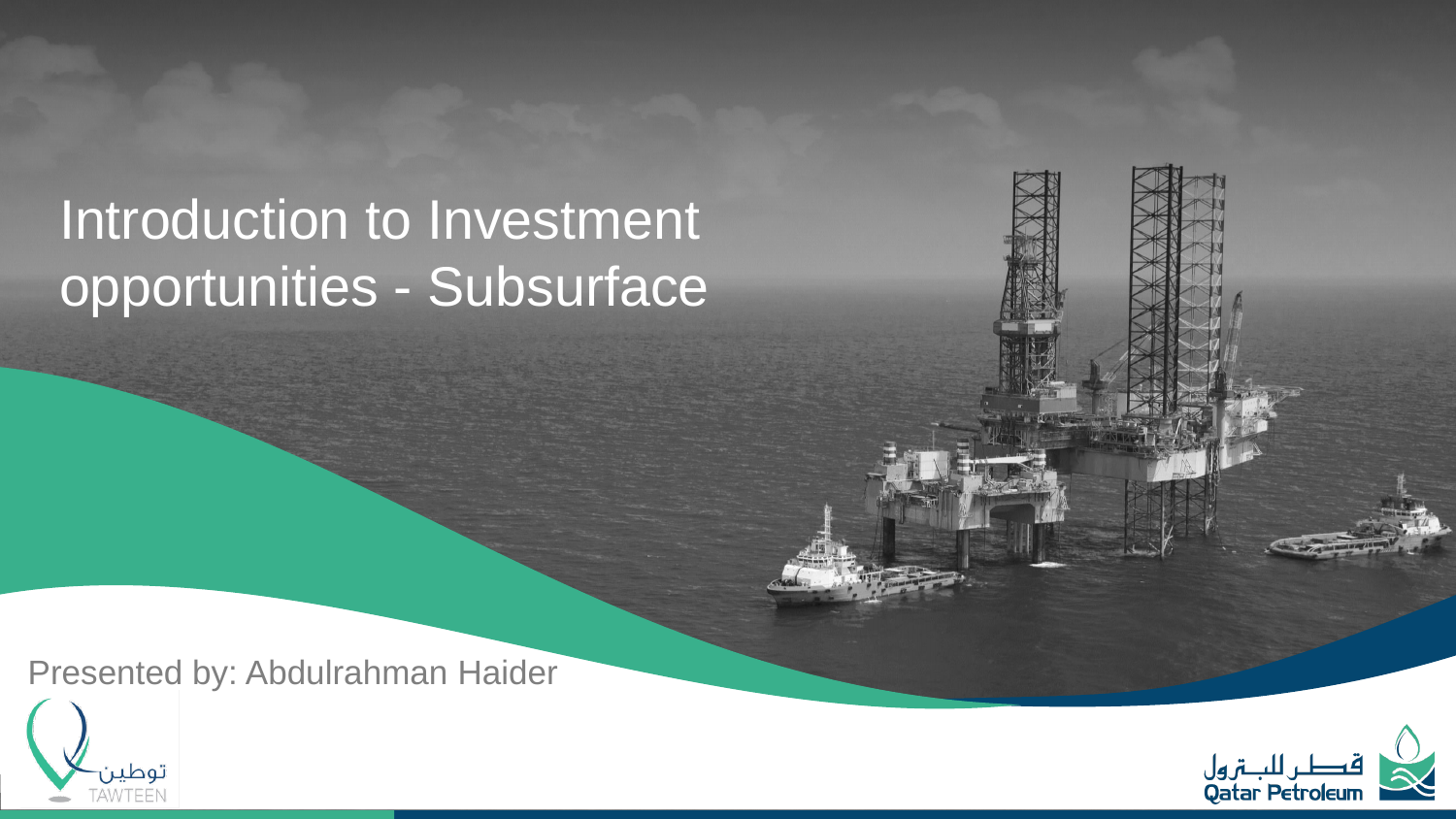The subsurface cluster relates to equipment and services required for both onshore and offshore drilling and workover operations

**X-mas trees**





**Rigs, Vessels &**  Rigs and subsea services to  $\frac{1}{\cdots}$  mm support offshore operations **Subsea Drilling &**  Drilling & Completion equipment **Completions** and services **OCTG** Casing and tubing equipment and services**Well interventions**  Associated well services such as **and logging** logging, coiled tubing and slickline Mud and speciality chemicals used **Mud, chemicals**  during drilling operation and **and cement** stimulation of the well **Wellheads /**  Specialised surface equipment

and assemblies

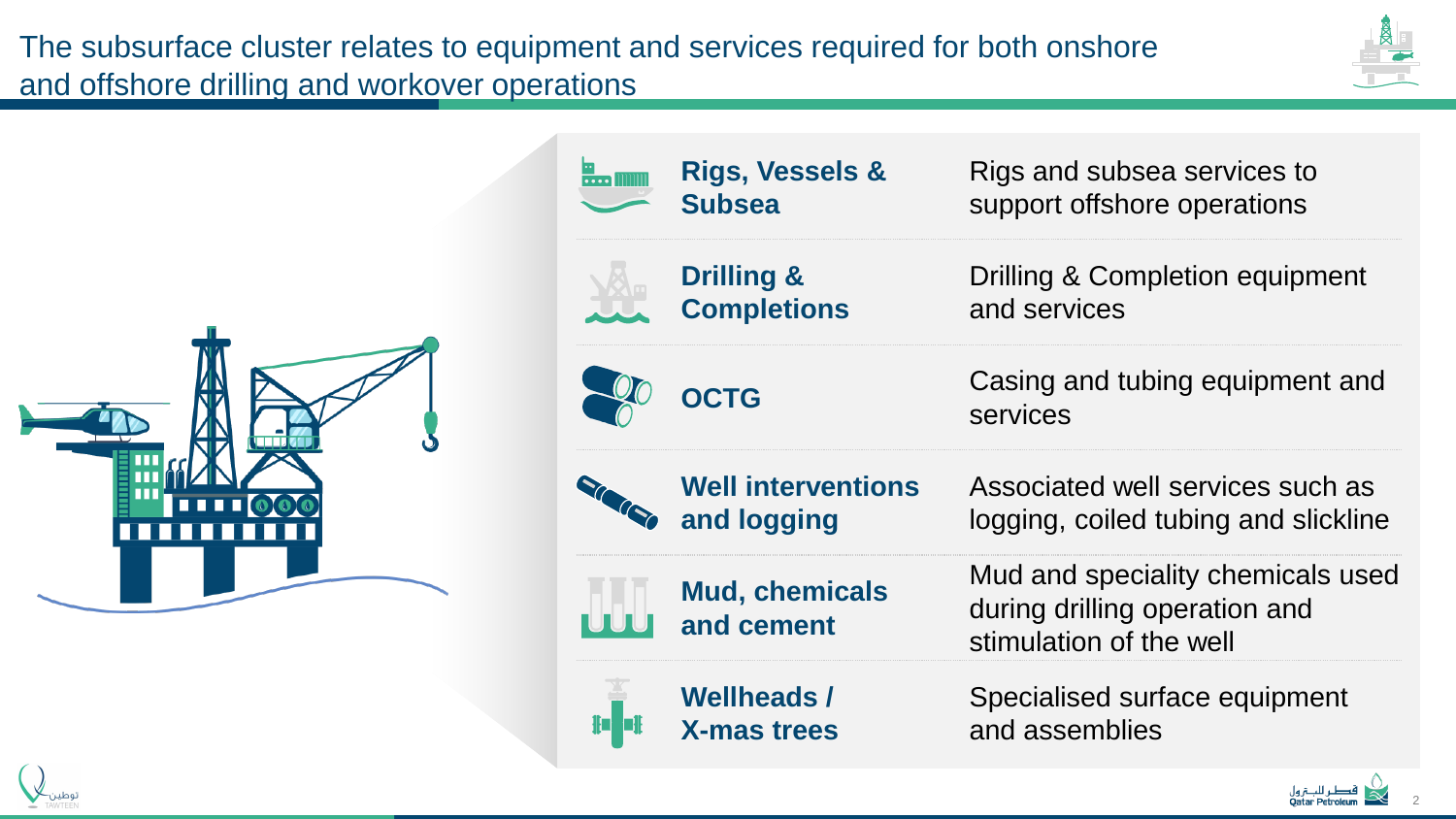



**Subsurface market in Qatar is expected to grow significantly between 2018 and 2023**



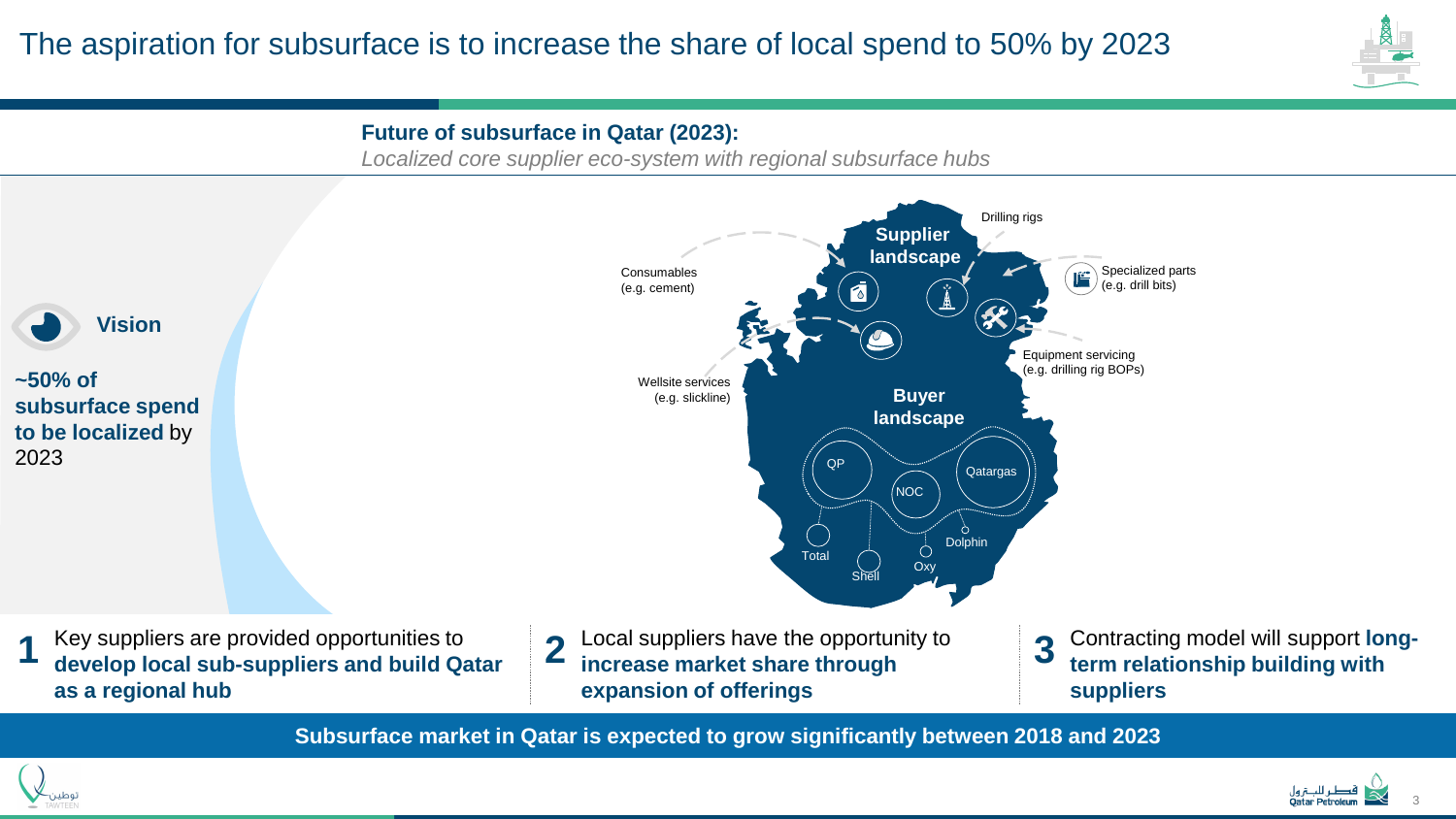## The total subsurface market in Qatar is expected to grow significantly from QAR ~5 billion in 2018 to QAR ~9 billion in 2023 with a peak in 2021



**Estimated subsurface spend for all operators,** based on 2013-17 actuals and extrapolated for 2018-23

"



Qatar Petroleum is moving forward with its plans to increase Qatar's LNG output by 30% from 77 million to 110 million tons per year.

*– Saad Al-Kaabi, His Excellency, the Minister of State for Energy Affairs, President and CEO of Qatar Petroleum*



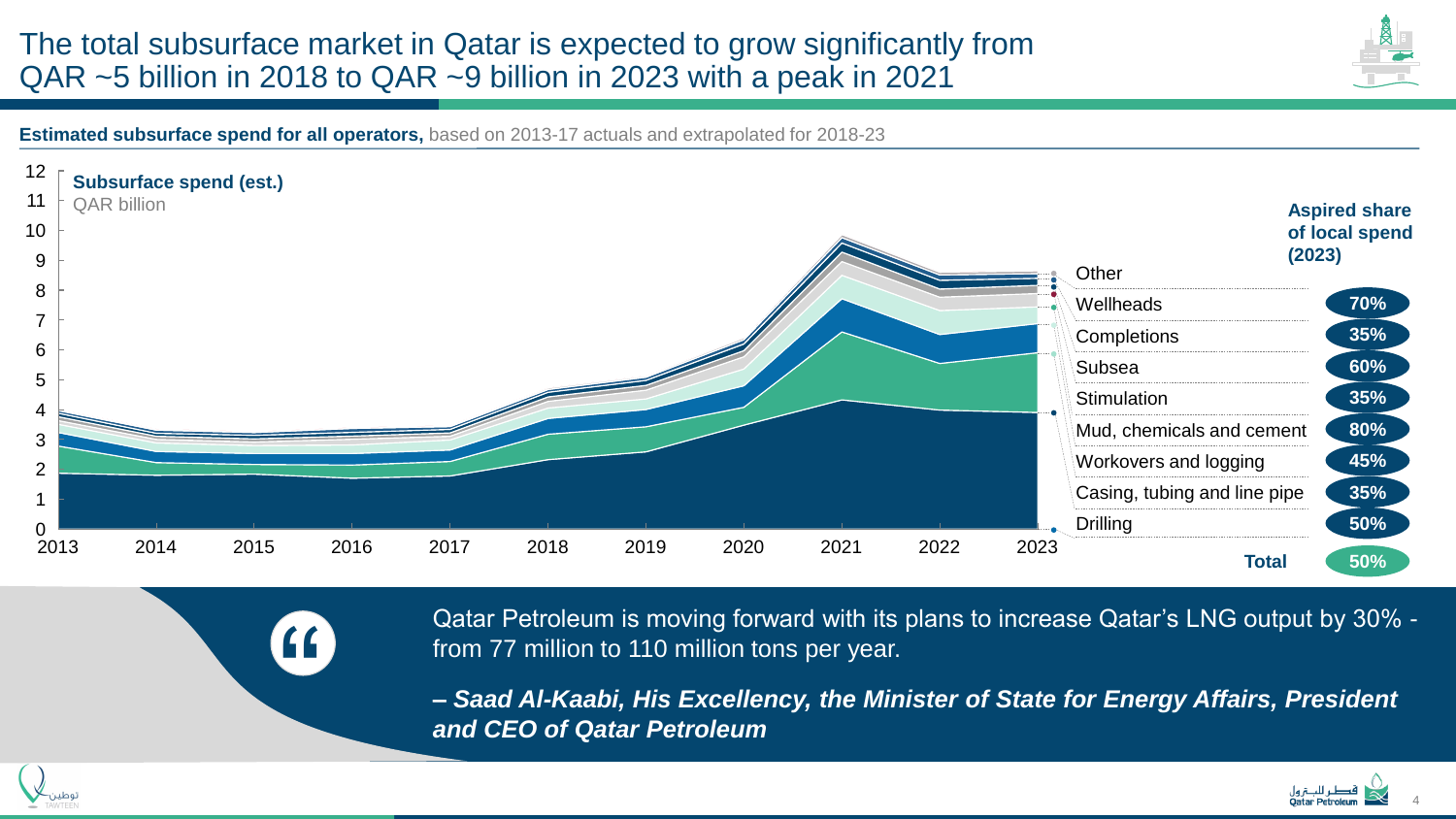